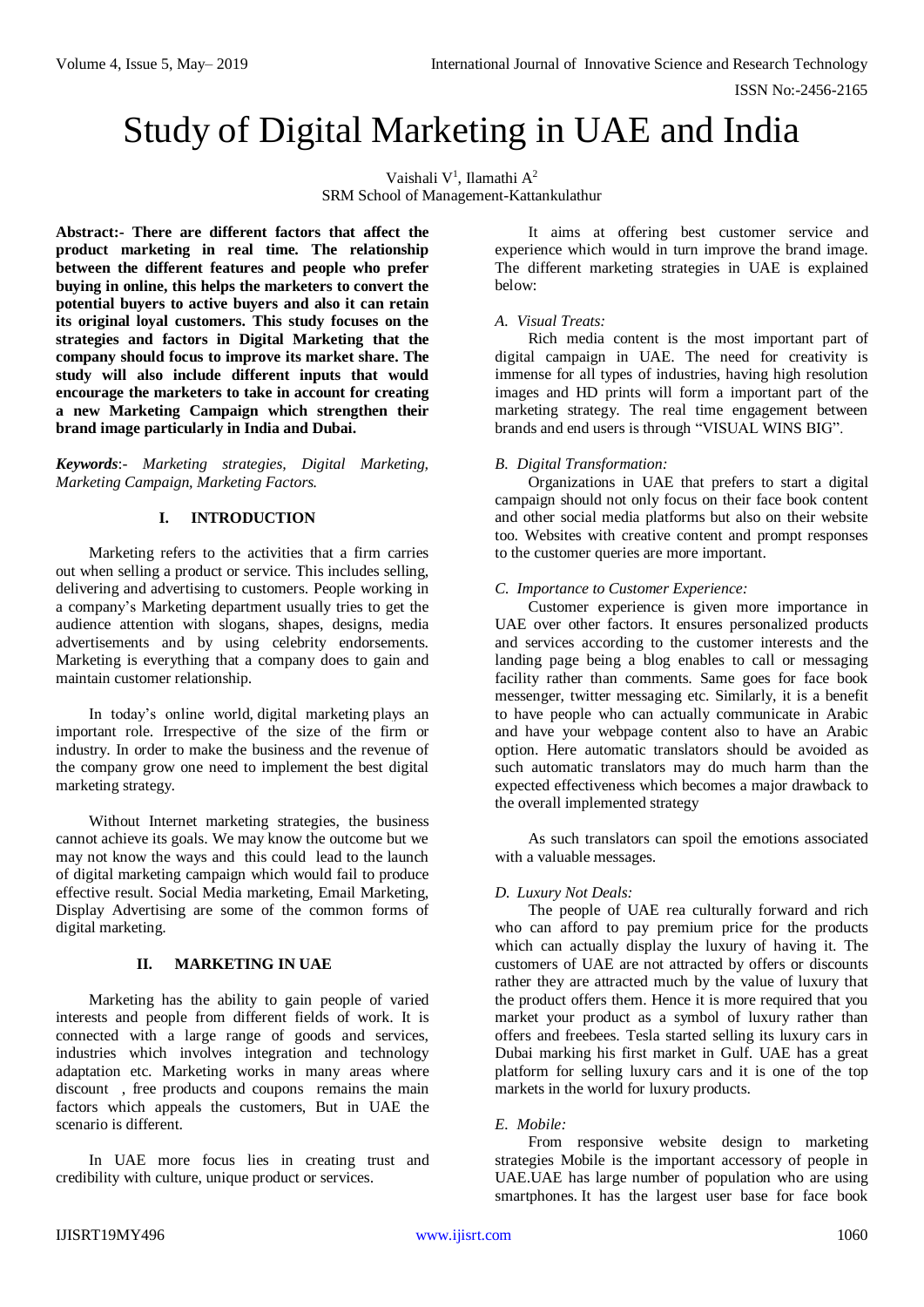which is more than 93% logging into this in the Gulf region.

#### *F. E-Commerce and Analytics:*

[Understanding](http://www.techdivine.com/our-services/your-smq-quality-audit-reports/) customers using analytics is 100% necessary. Retail industry or a fashion clothing , perfumes and jewellery brands and getting to know the customer interest and their preferences and browsing nature and patterns will impact the sales in UAE. The below graph shows the Internet user penetration in UAE and it shows an increasing trend in the penetration of internet.



Fig 1:- Internet User Penetration

## *G. Respect Traditions, Guidelines and Rules:*

For creating advertisements certain rules and restrictions, guidelines should be that is accordingly defined in various cities in UAE regions. There is different rules and regulations in different places for creating advertisements. So ensure that rules are followed and their beliefs are respected. A consumer not only buys a brand but also builds a long term relationship for luxury and lifestyle brand customers.

## *H. Brand Name:*

This is one of the important in-fact most important factor to be considered in UAE. A brand name or reputation has the power to make the brand to stay with customers and gain their loyalty for a long time. Managing Brands and maintaining its reputation is essential and brand name is an intangible one and there are now several tools for measuring and determining the visibility through digital metrics is more compared to the traditional methods. A successful [Marketing](http://www.techdivine.com/about-us/case-studies/) strategy in UAE needs to ensure it tracks, measures and monitors that the organization has enough the effort put towards making the content and concept is essential to create a strong brand reputation and is continuously reviewed to address customer concerns and queries.

#### *I. Government Initiatives*

The UAE Government initiative focus on "Vision 2021" that foresees a rich quality in infrastructure and effective government activities. The emperor Sheikh has set a target of 2 years for the local government to offer the services over mobile by 2017.

#### *Recent Developments*

- Augmented reality made its entry in 2018 in terms of advertising and marketing and Dubai digital services are up for it! Argument reality is considered as a long-term investment as it is here to stay in the years to come.
- In Recent times the Gulf state's local markets are getting flooded with voice-based devices that have smart speakers, and voice assistants along with the convenient voice search mechanisms will play an important role in familiarizing voice-based searches on the Internet originating from the desert oasis.

## **III. MARKETING IN INDIA**

India has a population of more than a Billion and it ranks second in the whole world. India is also a land which has enormous opportunities for people in different fields. When it comes to [digital marketing,](https://staenz.com/free-digital-marketing-certification-online/) In India there is a huge scope for digital marketing in future.

A mobile phone has become mandatory for everyone. For Business practices the digital marketing trend serves as the backbone. Everyone advertise their services and products via internet to increase the reach to its customers. More than traditional way marketing through internet is found to be more efficient.

Internet and Mobile Association of India claims that India is having around 500 million internet users by June 2018. This has been creating a enormous business opportunities to sell different products and services to growing internet users.

Some of the changes made out of digital marketing is listed below:

## *A. Traditional Marketing Practices*

The traditional marketing was mainly through word of mouth and door step marketing. The marketing personnel were using newspapers to promote their products. But now with the change in time, people expect everything in their fingertips.

The Highest priority of any business is fulfilling the needs of the customers. So the digital marketing trend has evolved a few years back. Now each and every smallest information or a thing can be found in the internet. People and marketers are going crazy over over these digital marketing trends.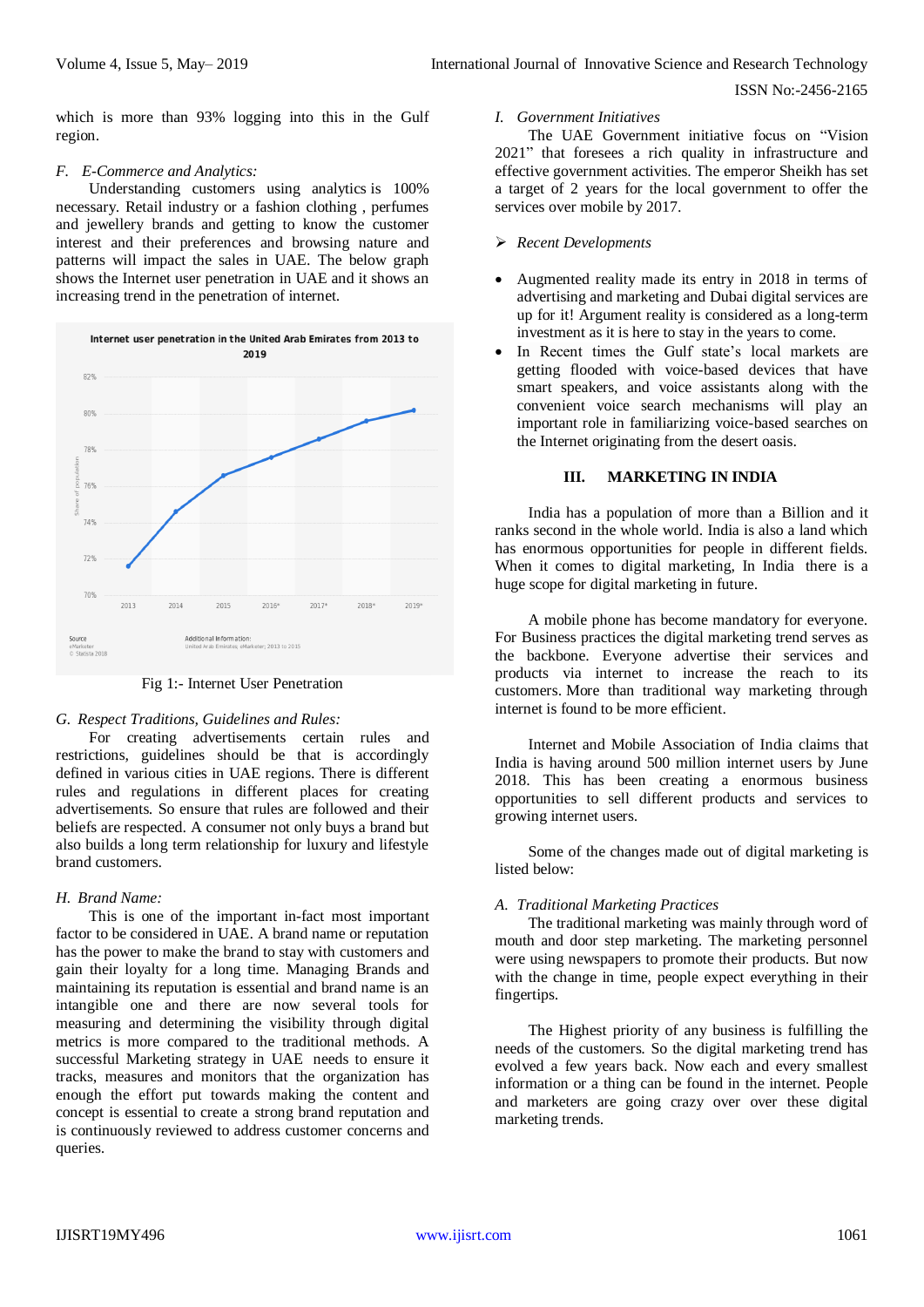#### *B. 'Digital'-The New Platform*

Digital Marketing is preferred by everyone over other methods in recent times. Even new start-ups are using digital marketing techniques for their business. It also helps the company to avoid the cost involved in appointing a marketing personnel to physically go to the market for promoting the product. It gives a vast means and mediums for promoting the products which is economical as well.

#### *C. Government Initiatives*

In order to transform the entire eco-system with the use of Information Technology, the Indian Government has recently introduced the [Digital India](http://digitalindia.gov.in/) programme with the plan of making India a digitally empowered society.

There are lot of opportunities that are even available in small villages. The government has also employed the feature for Employment opportunities. Since there is an advent of Digital in every field, analysing digital marketing is the right choice to find the right practices.

The e-marketplace analytical graphs shows considerable rise. There is a lot of fluctuations for all the registrations made. There is fluctuations in many fields. There are lot of schemes and projects introduced by the government of India for the youths in the country.

Prime Minister of India announced that by 2020 that digital space would be available to more than twenty lakh students. During the time of launch of Digital India initiative many industries supported the government to make the e-India initiative a reality.

## *D. Targeting Global Markets*

It is often claimed that being Digital means being Global. And it reflects in reality through digital platforms like Face book, Instagram, Twitter, LinkedIn where audience living in any part of the world can be easily reached. The reach of such platform is high that now we can connect with anyone.

Many businesses in India are targeting the audience living in USA. So, anything can be done through social platforms. For the social media campaigns many companies from USA prefer Indian Digital marketing agencies.

## *E. Cultures and Tradition*

India is a country which has large number of cultures and tradition. The marketers should make sure that their product marketing does not affect the people's culture and tradition in any way.

## *F. Deals and Offers:*

People in India generally prefer good quality products and they expect to buy products at cheaper price. Most of the people prefer quality and price factors over luxury. Hence it is important to focus on offers and deals.

## *G. Small Towns Getting Digitally Equipped:*

Metros are said to be a part of economy which is digital. Due to the increasing digital marketing trends the

urban and small towns are also becoming a part of digital economies in the recent times. Large number of start-ups are budding up in small towns and they are now reaching global markets through social platforms.

# *H. Growth in Internet Users and Importance of Mobile*

The below graph shows that the number of people who used internet were 259 million in 2015, and in 2017 it was found to be 331 million. There is prediction that the number of internet usage will be doubled by 2022 .The reason is that the growth rate of the country will be dependent on the internet usage. The importance of mobile has also increased. Jio has launched cheapest phone and it also gave data for free of cost which resulted in more people getting accessed to different social sites.



Fig 2:- Internet Penetration

## *I. Importance to Customer Relationship*

In India the companies ensure to maintain effective customer relationship as there are heavy competition among different brands providing same product. As India is a multi-lingual country it is advisable to have people who can speak different languages (most preferable English, Hindi and the Regional language where the marketing personnel are working.

There is wide range of scope in the area of digital marketing. The future is with the digital marketing platforms. The market trends are changing every day hence the digital market agent should be alert and be updated with the evolving trends. The Digital marketer should predict and implement the changes in advance to be a pioneer in the field and to face the competition.

- *Recent Developments*
- A new advertising policy by the Indian railways has planned to install 100,000digital screens at about 2175 railway stations all over the country that is expected to generate a core revenue of US\$ 1.76 billion per year.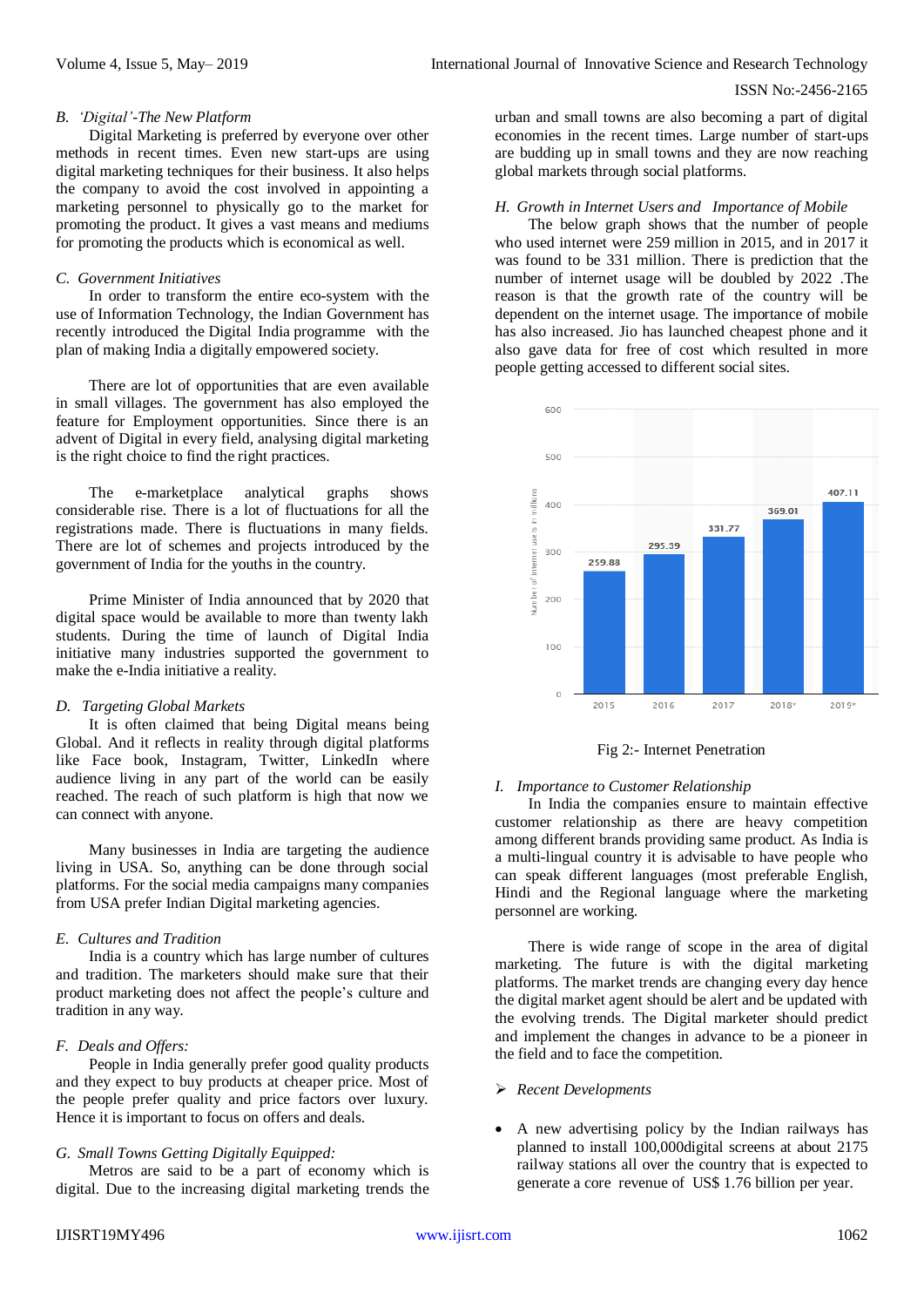- Times Internet Limited is planning to invest US\$ 100 million in development of smart marketing technology platform Colombia, which will be serving its marketers to engage with around 200 million digital users every month.
- Zarget, is a popular SaaS company that has raised US\$1.5 million to fund which is used to build more marketing related tools.
- Flipkart, India's one of the largest e-commerce marketplace has re-entered the private business by launching smart buy facility to fill the existing gaps in choosing the best products.
- Cognizant technologies has acquired Mirabeau BV, a Netherland based company to expand its digital business in European markets

#### **IV. ANALYSIS**

#### *A. Methodology:*

Online Questionnaire: To understand the customer views an online survey questionnaire was designed and circulated to obtain response.

#### *B. Sample:*

The survey instrument or the survey questionnaire contained 7 important questions that helps to understand the customer's perception which is the motive of the research. The social media users and youngsters were mostly the population of this survey. The responses of 132 people consist of different social media and other online platforms were recorded. With the help of google forms and effective network of people I was able to circulate the online questionnaire form effectively and was able to collect the responses in a short time effectively.

## *C. Data Analysis:*

Google forms were used to collect the responses from the sample. Google form is more effective as it could help us by automatically making graphs of the collected responses and this was more comfortable as it is a descriptive research.

The results are presented with the graphs as shown below from which the overall responses of different people can be compared and analysed.



132 responses



The Samples were asked their Name and their Age so that we can contact them if we require more clarifications on their answers. They were asked to choose the age Interval to which they belong so that we can analyse the perception of people belonging to different age groups so that we can focus on the targeted customers effectively.

What do you consider the most while buying a product? 132 responses



The above question was asked to determine which factor do customers really look while buying a product. The response shows that 50.8% people really consider the brand name as important. This shows that the companies should focus on their brand advertising to meet the competition in the market.

# How do you get to know about the product?

132 responses



The above response clearly shows that people get to know about the brands more only through advertisement. Hence popular brands should focus more on advertising the product to improve their sales. This shows that advertising is important for any organization to survive or grow in the market. The advertising can be done in many ways like Employee Marketing, celebrity branding etc.

● 15.25  $$26-40$ Above 40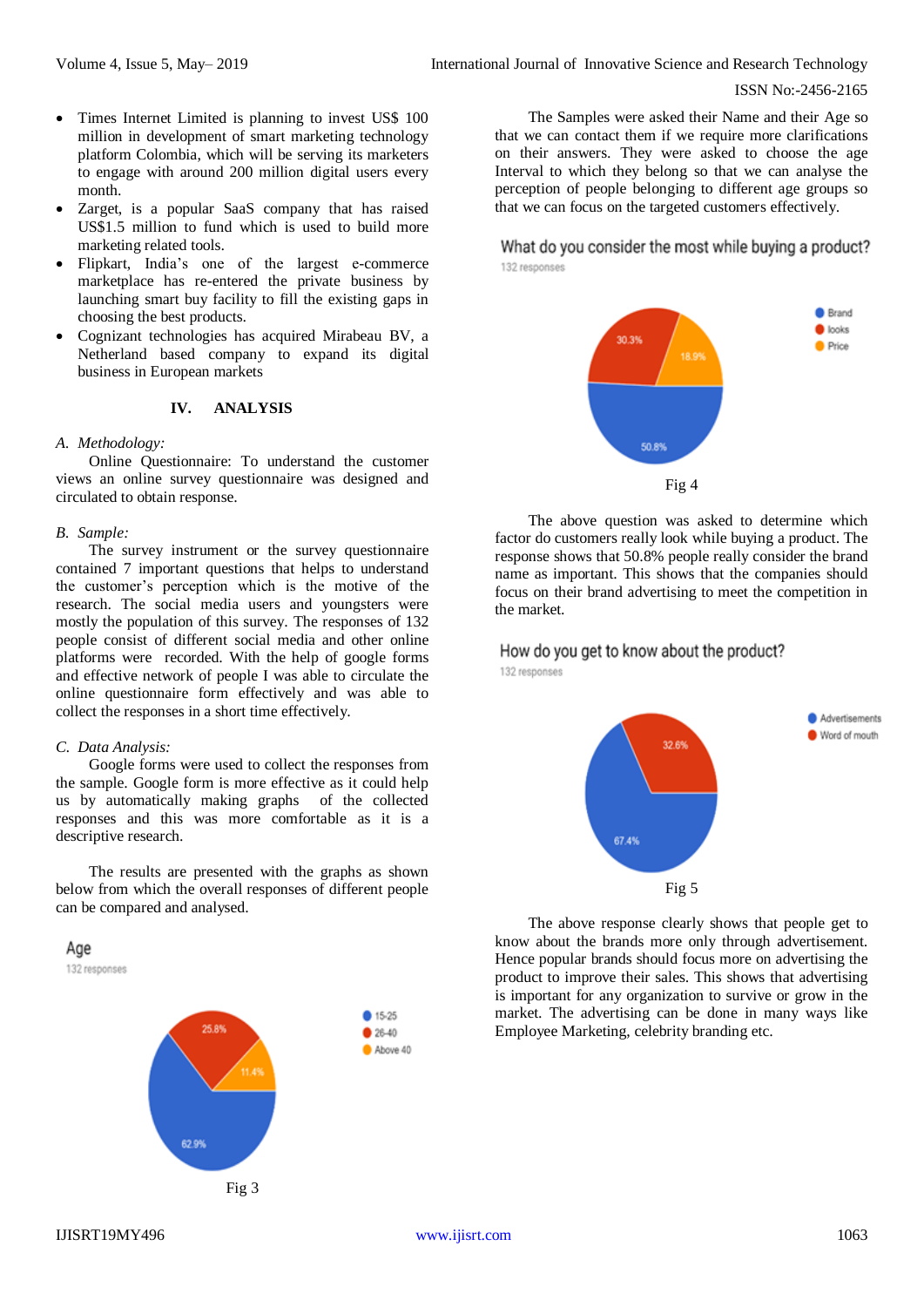How often you go for a product by its brand image?

132 responses



The next question was asked to know how often people go for a product based on the brand image and the response shows that comparatively more number of people prefer Branded products. Everyone prefers to use branded products as they believe in the quality of the products.

# Do you prefer online shopping?

132 responses



The next question was asked to understand what percent of the people prefer Online Shopping. It is evident from the response that around 68.9% of the people prefer Online shopping as most of them are connected to Internet and also it is quite convenient and easy to buy any products from anywhere across the wold.

What do you think is the most important visual element of an advertisement?

132 responses



The above question was asked to know which factor the customers find it attractive in the advertisements. It is evident that the images(43.9%) attract the viewers compared to font and other factors. This shows that we have to design our advertisement accordingly and make it appealing to the viewers.

## **V. CONCLUSION AND IMPLICATIONS**

The result of the study helps us to understand the different perceptions of the people so that we can effectively design and implement the design strategy. Advertising is an importance factor which improves the profit to the organization and it also strengthens the brand image. Based on the results the following implications are suggested.

- $\triangleright$  The customers are attracted to different companies who has a good brand image and attractive advertisements. Hence it is necessary to continuously monitor and use different marketing strategies to increase the market share.
- Online Advertisements are really necessary for promoting business nowadays.
- $\triangleright$  Brand image is important to establish the product in the market hence companies should work to improve their brand image by producing quality products.
- $\triangleright$  Mostly people are attracted based on the advertising campaigns of any company. So it is necessary to make creative and attractive advertisements to attract more customers.
- $\triangleright$  Knowing the customer perspective and updating the existing designs.

#### **REFERENCES**

- [1]. Arash Riasi, Azarnoush Ansari(2016),"An investigation of factors affecting brand advertising success and effectiveness.
- [2]. S Bhowmik,S N Bag- International journal of management(2017),Prospects and Scope of digital marketing in Indian industry.
- [3]. S Gulati,(2019),Digital marketing strategies for startup in India.
- [4]. A Mather(2016),Useful of digital marketing to the government of India.
- [5]. V Jain,De Scultz- Journal of marketing Communications (2019), how digital platform influence luxury purchase behavior in India.
- [6]. S Singh(2018) Affiliate marketing and consumer satisfaction.
- [7]. J George (2016),Growing and changing trends in consumer behavior.
- [8]. A Srivastva,K Chopra(2016),Impact of online marketing in moulding consumer behavior.